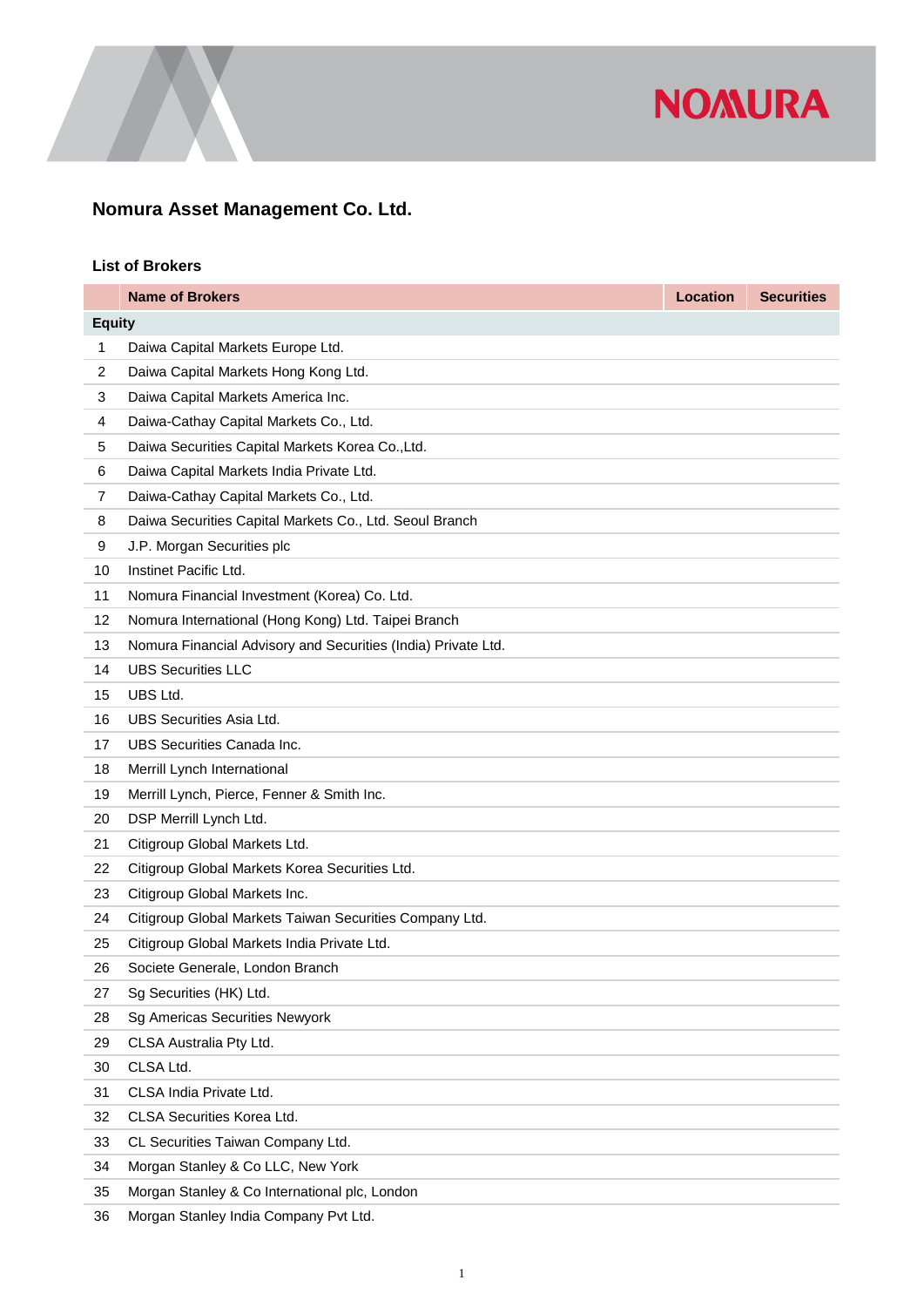# **NOMURA**

|                | <b>Name of Brokers</b>                                           | <b>Location</b> | <b>Securities</b> |  |
|----------------|------------------------------------------------------------------|-----------------|-------------------|--|
| 37             | Morgan Stanley & Co Intl plc, Seoul Branch                       |                 |                   |  |
| 38             | Morgan Stanley Taiwan Ltd.                                       |                 |                   |  |
| 39             | Goldman Sachs International                                      |                 |                   |  |
| 40             | Credit Suisse Equities (Australia) Ltd.                          |                 |                   |  |
| 41             | Credit Suisse (Hong Kong) Ltd.                                   |                 |                   |  |
| 42             | Credit Suisse Securities (Europe) LTD, Seoul Branch              |                 |                   |  |
| 43             | Credit Suisse AG, Taipei Securities Branch                       |                 |                   |  |
| 44             | Credit Suisse Securities (Europe) Ltd.                           |                 |                   |  |
| 45             | Credit Suisse Securities (USA) LLC                               |                 |                   |  |
| 46             | Credit Suisse Securities (India) Private LTD                     |                 |                   |  |
| 47             | Credit Suisse (Brasil) SA                                        |                 |                   |  |
| 48             | Deutsche Bank A.G. London                                        |                 |                   |  |
| 49             | Deutsche Bank Securities Inc., New York                          |                 |                   |  |
| 50             | Deutsche Securities Asia Ltd.                                    |                 |                   |  |
| 51             | Deutsche Equities India Private Ltd.                             |                 |                   |  |
| 52             | Deutsche Securities Korea Company, Seoul                         |                 |                   |  |
| 53             | Deutsche Securities Asia Ltd., Taipei Branch                     |                 |                   |  |
| 54             | Deutsche Securities Inc                                          |                 |                   |  |
| 55             | BNP Paribas Securities (Asia) Ltd.                               |                 |                   |  |
| 56             | Nomura International PLC London                                  |                 |                   |  |
| 57             | Mizuho Securities Asia Ltd.                                      |                 |                   |  |
| 58             | <b>MUFG Securities EMEA plc</b>                                  |                 |                   |  |
| 59             | Credit Suisse Securities (Hong Kong) Ltd.                        |                 |                   |  |
| 60             | SMBC Nikko Capital Markets Ltd.                                  |                 |                   |  |
|                | <b>Algorithmic Trading</b>                                       |                 |                   |  |
| 1              | Equity Sales 2 from Nomura                                       |                 |                   |  |
| $\overline{c}$ | Electronic Trading from Daiwa                                    |                 |                   |  |
| 3              | Electronic Trading Team from Mizuho                              |                 |                   |  |
| 4              | Trading Technology Department from Mitsubishi UFJ Morgan Stanley |                 |                   |  |
| 5              | <b>MSET from Morgan Stanley</b>                                  |                 |                   |  |
| 6              | Electronic Execution from Citi                                   |                 |                   |  |
| $\overline{7}$ | <b>Electronic Trading from UBS</b>                               |                 |                   |  |
| 8              | <b>GSET from Goldman Sachs</b>                                   |                 |                   |  |
| 9              | Advanced Execution Services from Credit Suisse                   |                 |                   |  |
| 10             | Autobahn Equity from Deutsche Bank                               |                 |                   |  |
| 11             | Electronic Client Services from J.P.Morgan                       |                 |                   |  |
| 12             | Asia Pacific Electronic Trading from Merrill Lynch               |                 |                   |  |
| 13             | <b>Execution Service from SMBC Nikko</b>                         |                 |                   |  |
|                | <b>Fixed Income</b>                                              |                 |                   |  |
| 1              | Australia & New Zealand Banking Group Ltd (ANZ Melbourne)        |                 |                   |  |

Bank of Montreal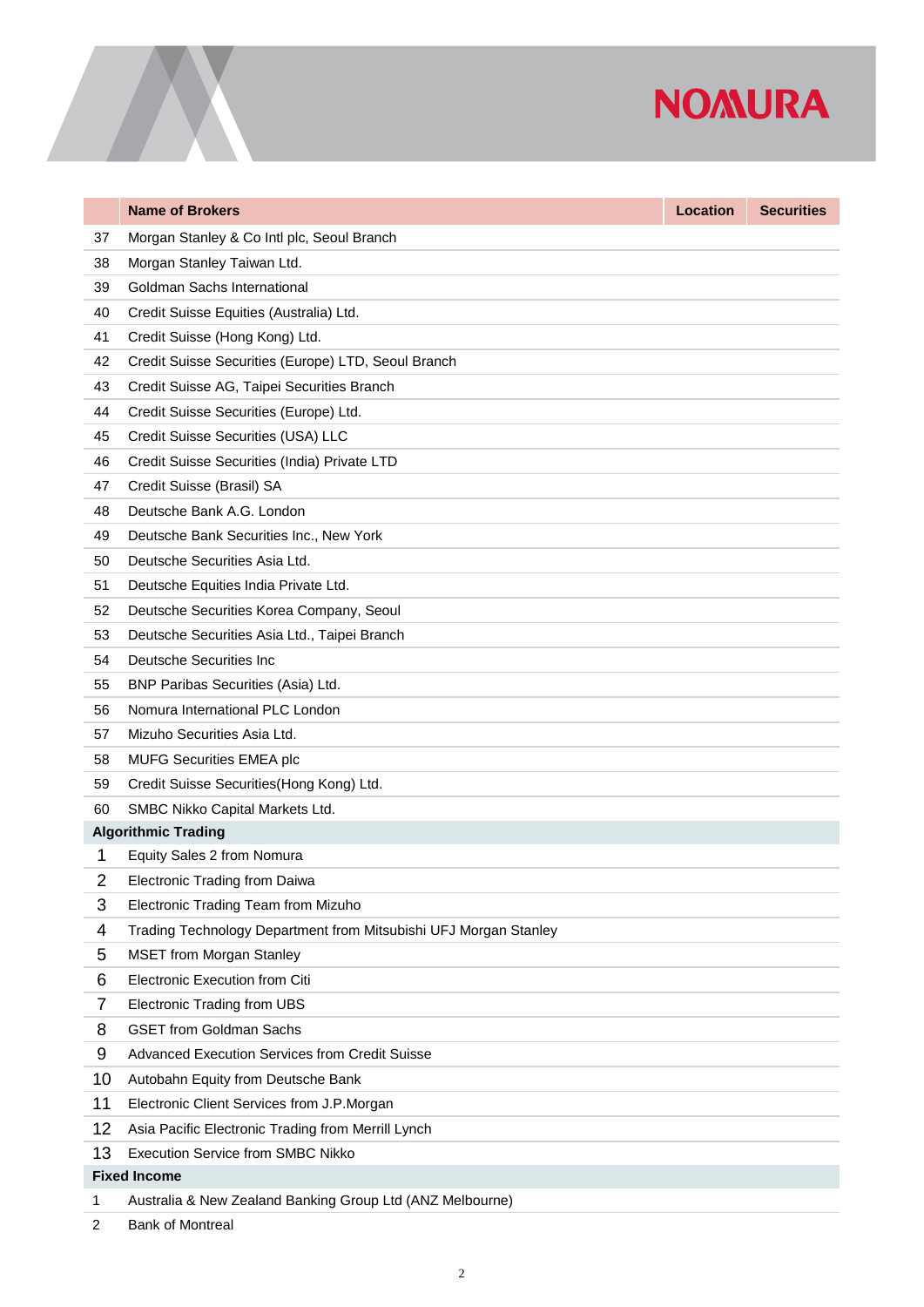## **NOMURA**

|    | <b>Name of Brokers</b>                             | <b>Location</b> | <b>Securities</b> |
|----|----------------------------------------------------|-----------------|-------------------|
| 3  | Bank of Nova Scotia Asia Ltd.                      |                 |                   |
| 4  | Barclays Capital Japan Ltd.                        |                 |                   |
| 5  | Barclays Capital Inc./New York                     |                 |                   |
| 6  | Barclays Bank PLC., London                         |                 |                   |
| 7  | BNP PARIBAS Securities (Japan) Ltd.                |                 |                   |
| 8  | <b>BNP PARIBAS Sydney Branch</b>                   |                 |                   |
| 9  | <b>BNP PARIBAS (SA)</b>                            |                 |                   |
| 10 | CIBC World Markets Inc.                            |                 |                   |
| 11 | Citigroup Global Markets Japan Inc.                |                 |                   |
| 12 | Citigroup Global Markets Ltd.                      |                 |                   |
| 13 | Citigroup Global Markets Inc.                      |                 |                   |
| 14 | Banco Citibank S.A.                                |                 |                   |
| 15 | Citibank Colombia S.A.                             |                 |                   |
| 16 | Commonwealth Bank of Australia, Sydney Head office |                 |                   |
| 17 | Commonwealth Bank of Australia, London Branch      |                 |                   |
| 18 | Credit Agricole Securities Asia BV, Tokyo Branch   |                 |                   |
| 19 | Credit Agricole Corporate And Investment Bank      |                 |                   |
| 20 | Credit Suisse Securities (Japan) Ltd.              |                 |                   |
| 21 | Credit Suisse Securities (USA) LLC                 |                 |                   |
| 22 | Credit Suisse Securities (Europe)                  |                 |                   |
| 23 | <b>Credit Suisse International</b>                 |                 |                   |
| 24 | Daiwa Securities Co., Ltd.                         |                 |                   |
| 25 | Daiwa Capital Markets America Inc.                 |                 |                   |
| 26 | Daiwa Capital Markets Europe Ltd.                  |                 |                   |
| 27 | Deutsche Securities Inc.                           |                 |                   |
| 28 | Deutsche Bank AG, London                           |                 |                   |
| 29 | Deutsche Bank AG, Frankfurt                        |                 |                   |
| 30 | Goldman Sachs Japan Cp., Ltd.                      |                 |                   |
| 31 | Goldman Sachs International                        |                 |                   |
| 32 | Goldman Sachs & Co. LLC                            |                 |                   |
| 33 | HSBC Securities (Japan) Ltd.                       |                 |                   |
| 34 | HSBC Bank plc, London                              |                 |                   |
| 35 | Itau Asia Securities Ltd.                          |                 |                   |
| 36 | Itau BBA USA Securities Inc.                       |                 |                   |
| 37 | J.P. Morgan Securities Japan Co., Ltd.             |                 |                   |
| 38 | J.P. Morgan Securities LLC                         |                 |                   |
| 39 | J.P. Morgan Securities plc                         |                 |                   |
| 40 | Banco J.P. Morgan S/A                              |                 |                   |
| 41 | JPMorgan Securities Asia Ltd., Singapore           |                 |                   |
|    |                                                    |                 |                   |

Merrill Lynch Japan Securities Co., Ltd.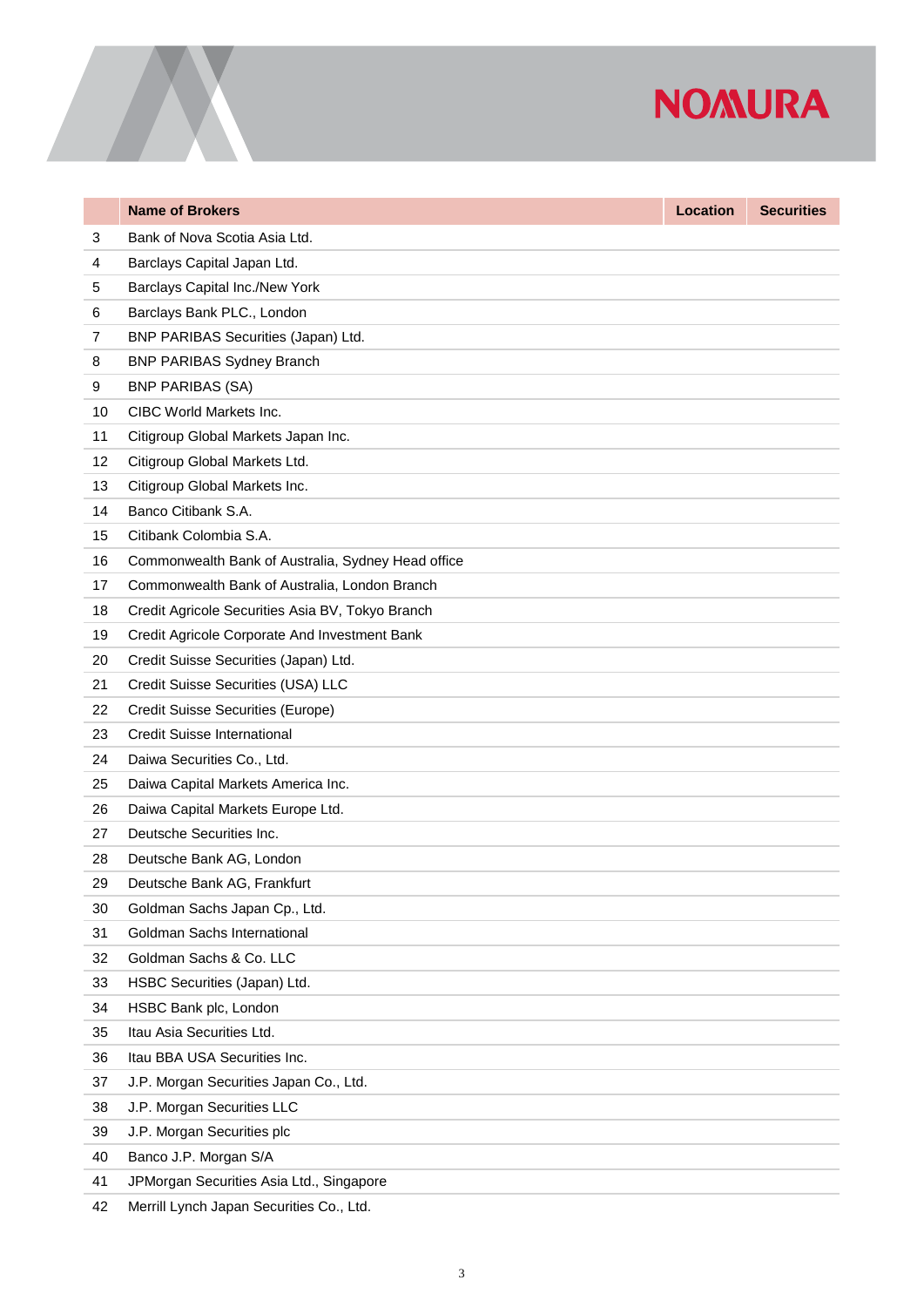# **NOMURA**

|    | <b>Name of Brokers</b>                             | <b>Location</b> | <b>Securities</b> |
|----|----------------------------------------------------|-----------------|-------------------|
| 43 | Merrill Lynch, Pierce, Fenner & Smith Incorporated |                 |                   |
| 44 | Merrill Lynch International                        |                 |                   |
| 45 | Merrill Lynch Int'l Inc., Seoul Branch             |                 |                   |
| 46 | Bank of America Merrill Lynch Banco Múltiplo S.A.  |                 |                   |
| 47 | Mitsubishi UFJ Morgan Stanley Securities Co Ltd.   |                 |                   |
| 48 | MUFG Securities EMEA plc                           |                 |                   |
| 49 | Mizuho Securities Co., Ltd.                        |                 |                   |
| 50 | Mizuho Securities USA LLC                          |                 |                   |
| 51 | Mizuho International plc                           |                 |                   |
| 52 | Morgan Stanley MUFG Securities Co., Ltd.           |                 |                   |
| 53 | Morgan Stanley & Cp International PLC              |                 |                   |
| 54 | National Australia Bank Ltd.                       |                 |                   |
| 55 | <b>Natixis</b>                                     |                 |                   |
| 56 | Nomura Securities Co., Ltd.                        |                 |                   |
| 57 | Nomura International Plc.                          |                 |                   |
| 58 | Nomura Securities International, Inc.              |                 |                   |
| 59 | Nordea Bank AB                                     |                 |                   |
| 60 | Okasan Securities Co Ltd.                          |                 |                   |
| 61 | RBC Capital Markets, LLC.                          |                 |                   |
| 62 | RBC Dominion Securities Inc., Toronto              |                 |                   |
| 63 | RBC Europe Ltd.                                    |                 |                   |
| 64 | Royal Bank of Canada, Sydney                       |                 |                   |
| 65 | RBS Securities Japan Ltd.                          |                 |                   |
| 66 | RBS Securities Inc.                                |                 |                   |
| 67 | The Royal Bank of Scotland plc                     |                 |                   |
| 68 | Skandinaviska Enskilda Banken AB (publ), Stockholm |                 |                   |
| 69 | Shinkin Securities Co., Ltd.                       |                 |                   |
| 70 | Shinsei Securities Co., Ltd.                       |                 |                   |
| 71 | Smbc Friend Securities Co., Ltd.                   |                 |                   |
| 72 | SMBC Nikko Securities Inc.                         |                 |                   |
| 73 | SMBC Nikko Capital Markets Ltd.                    |                 |                   |
| 74 | Societe Generale Securities Japan Ltd.             |                 |                   |
| 75 | Societe Generale                                   |                 |                   |
| 76 | <b>Standard Chartered Bank</b>                     |                 |                   |
| 77 | Standard Chartered Bank $\oslash$ Singapore Branch |                 |                   |
| 78 | Tokai Tokyo Securities Co., Ltd.                   |                 |                   |
| 79 | The Toronto-Dominion Bank                          |                 |                   |
| 80 | UBS Securities Japan Co., Ltd.                     |                 |                   |
| 81 | <b>UBS Securities LLC</b>                          |                 |                   |

UBS Ltd.